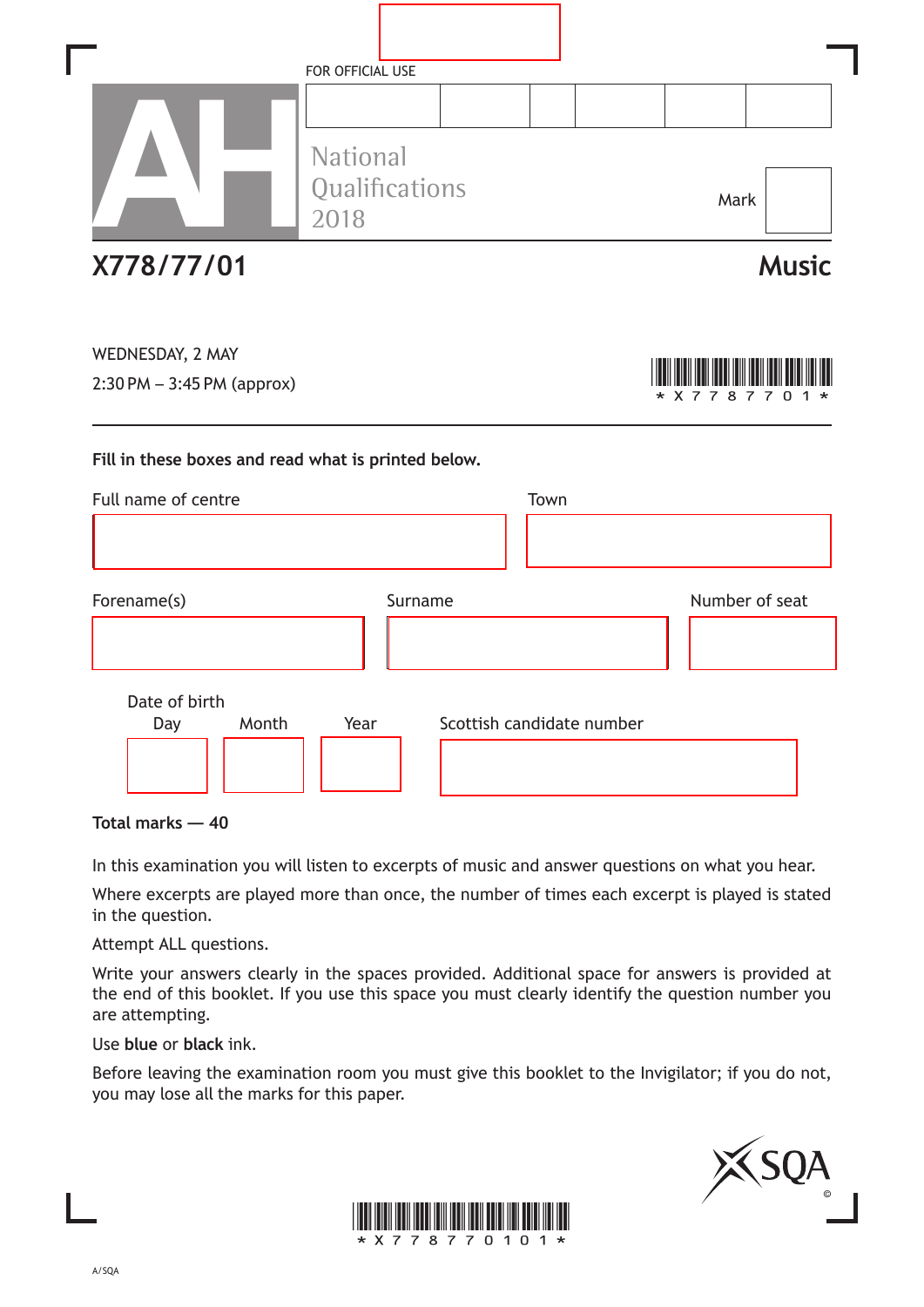**Total marks — 40 Attempt ALL questions**

# **Question 1**

This question features music in different styles.

(a) Listen to this excerpt and identify **four** concepts in the music from those listed below.

You now have 15 seconds to read through the list of features.

| Song cycle  | Sprechgesang |
|-------------|--------------|
| Aria        | Antiphonal   |
| Suspension  | Chorale      |
| Motet       | Plainchant   |
| Renaissance | Anthem       |

Insert your **four** answers on the lines below.

**4**

**MARKS** NO NOT

THIS<br>MARGIN

The music will be played **twice** with a pause of 10 seconds between playings and a pause of 40 seconds before part (b).

Here is the music for the first time. Here is the music for the second time.

(b) Listen to a different excerpt and identify the type of work.

**1**

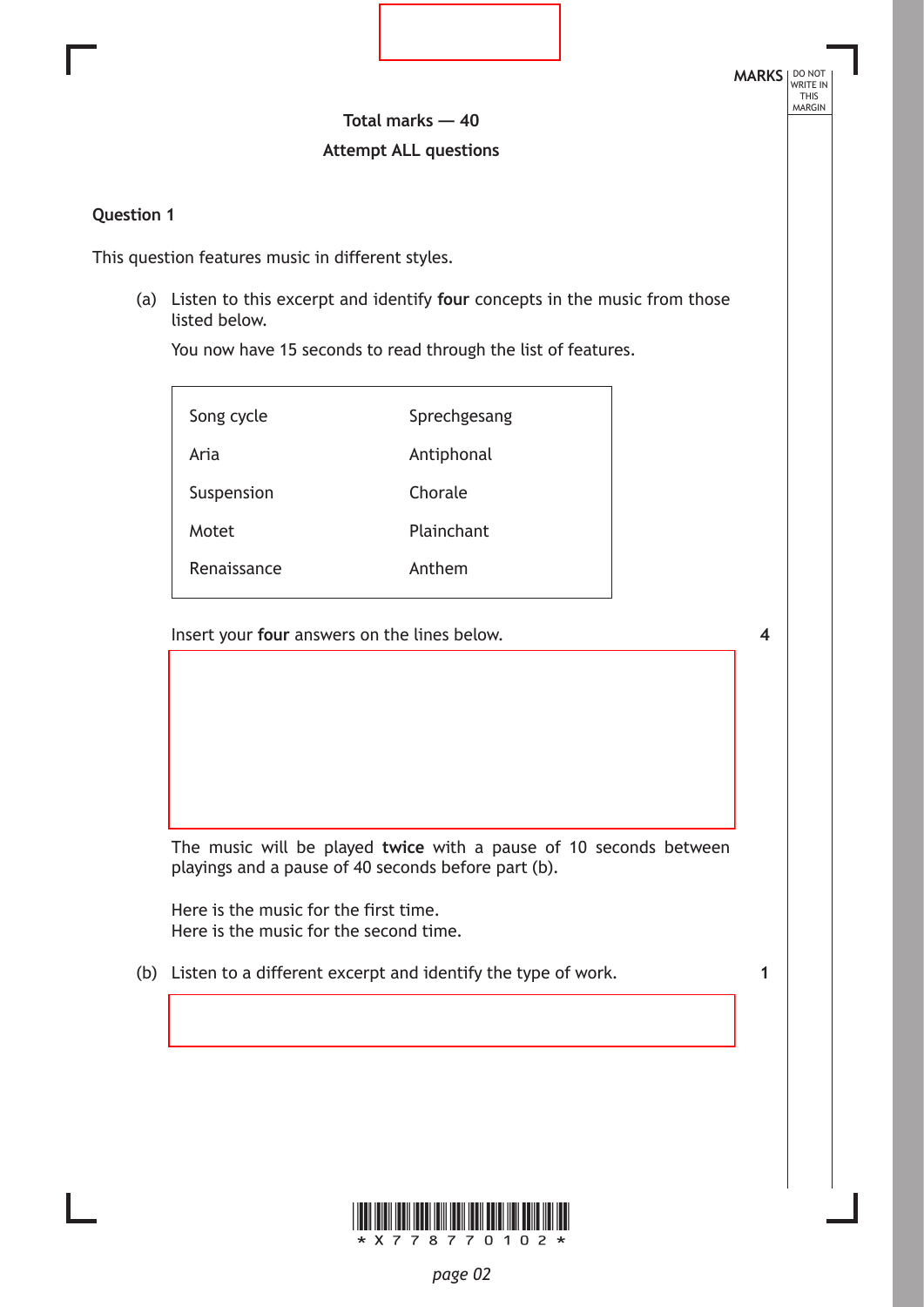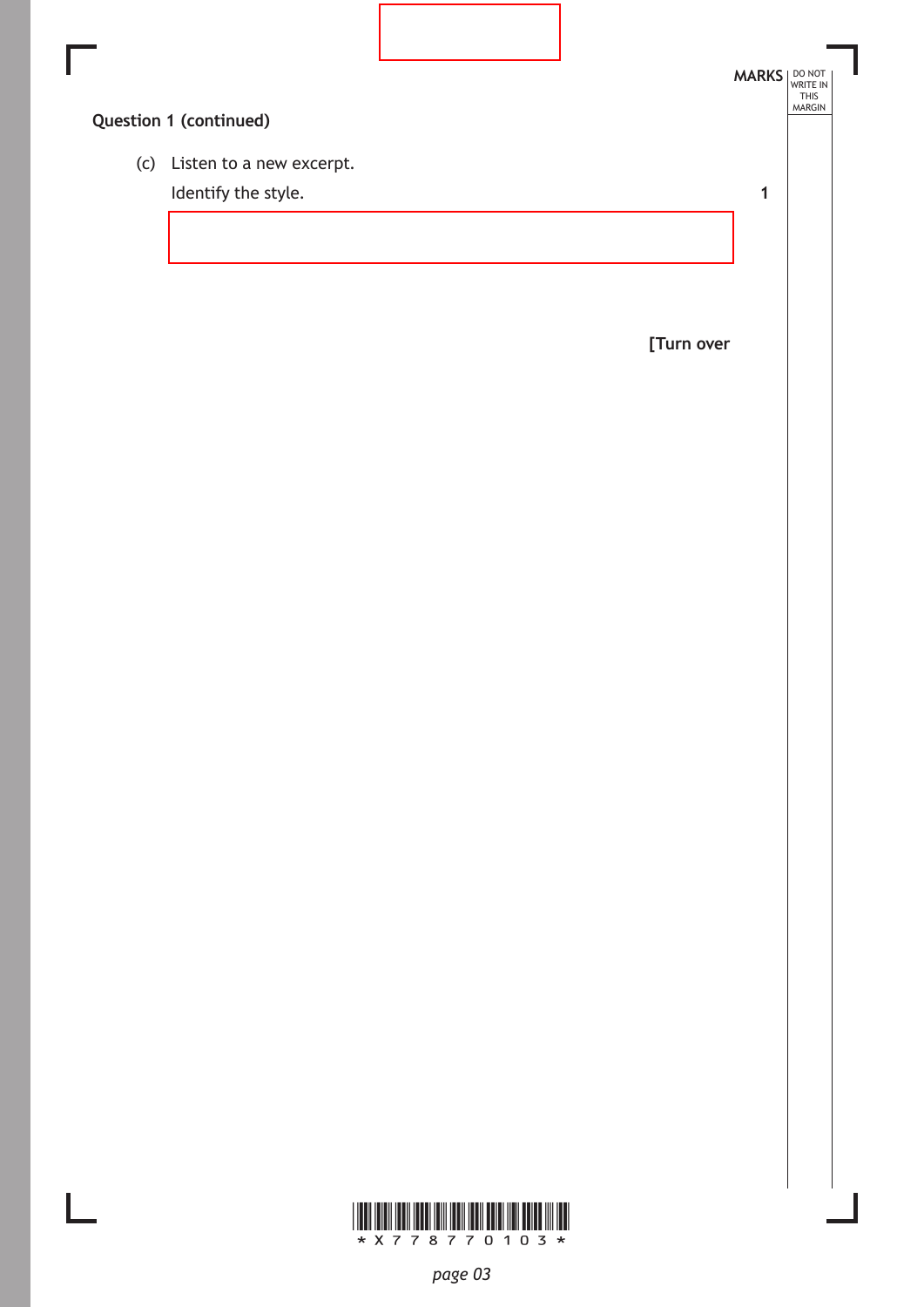**1**

**1**

This question is based on instrumental music.

(a) Listen and follow the guide to the music below. Here is the music.











You now have 30 seconds to read through parts (i) and (ii).

- (i) Insert the missing notes and rest(s) in bar 12.
- (ii) Draw this sign  $\vert$  above the **two** bars where the



The music will be played **two** more times, with 20 seconds between playings and 40 seconds before part (b).

**You should write all your answers on the guide to the music above.**

Here is the music for the second time. Here is the music for the third time.

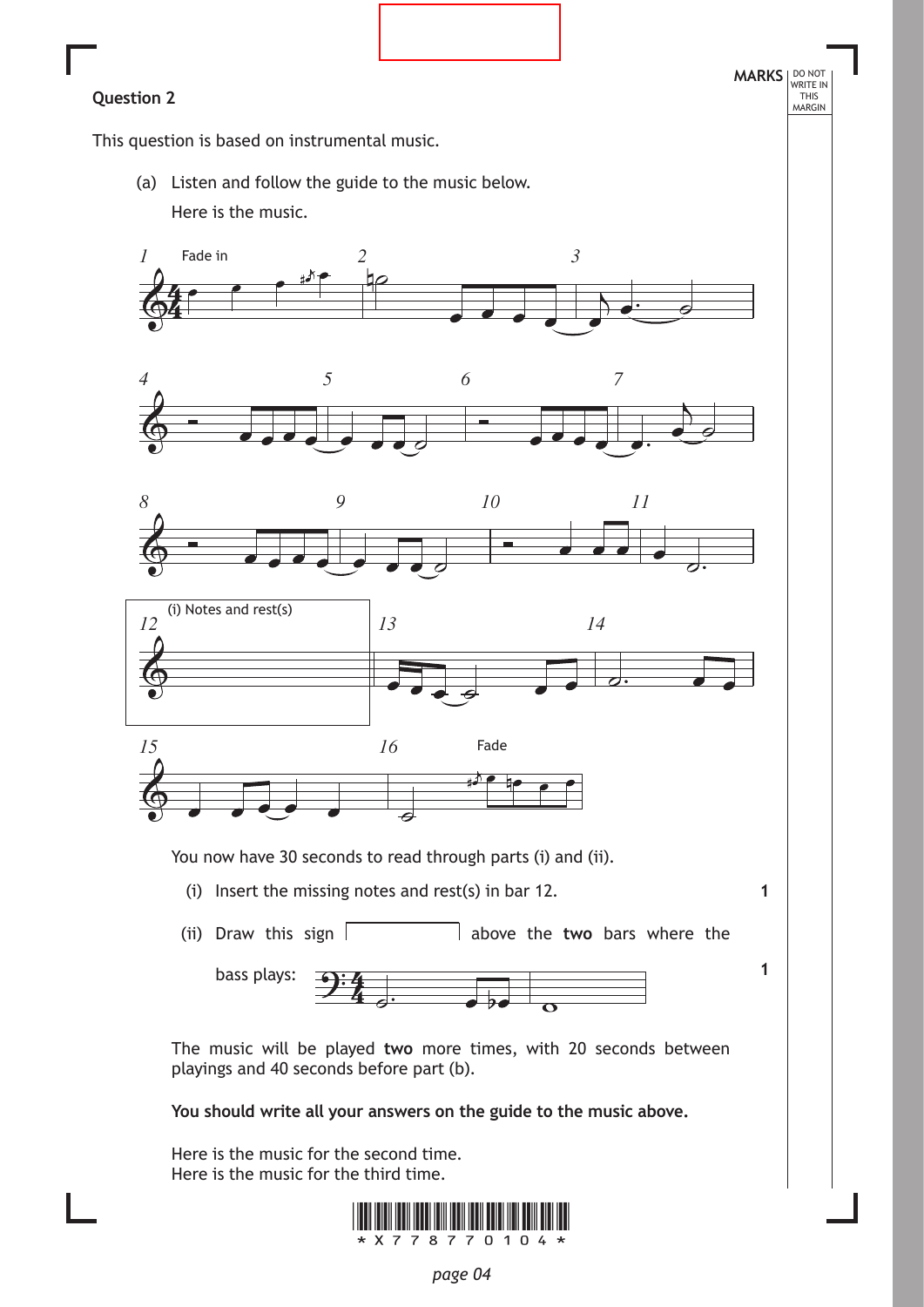

**[Turn over**

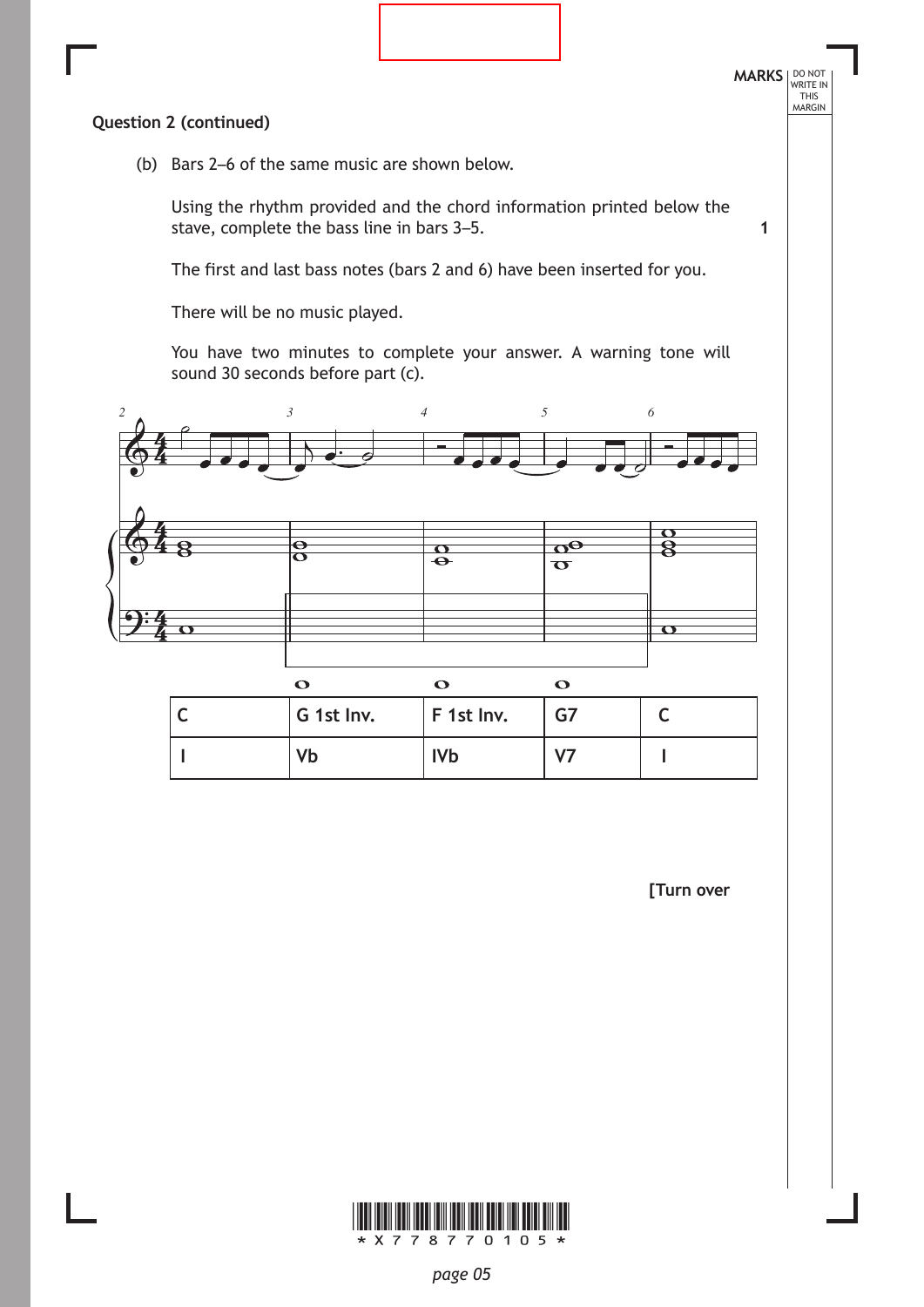

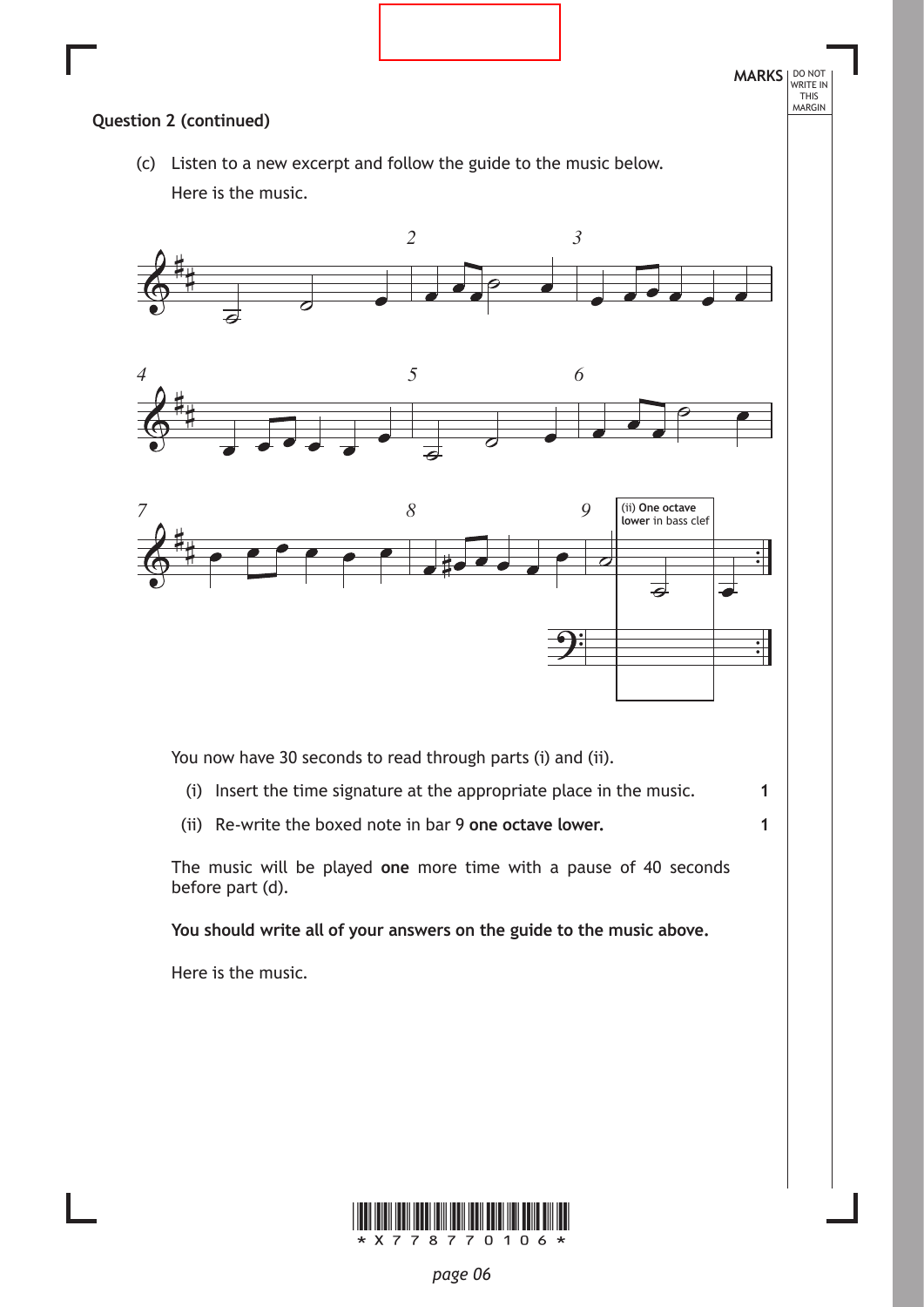

**1**

# **Question 2 (continued)**

(d) Listen to a final excerpt from the same piece.

Write [A] above the note in bars 15–16 that is harmonised by an **Augmented triad.** 



You will hear the excerpt **twice,** with a pause of 20 seconds between playings.

Here is the excerpt for the first time. Here is the excerpt for the second time.

**[Turn over**

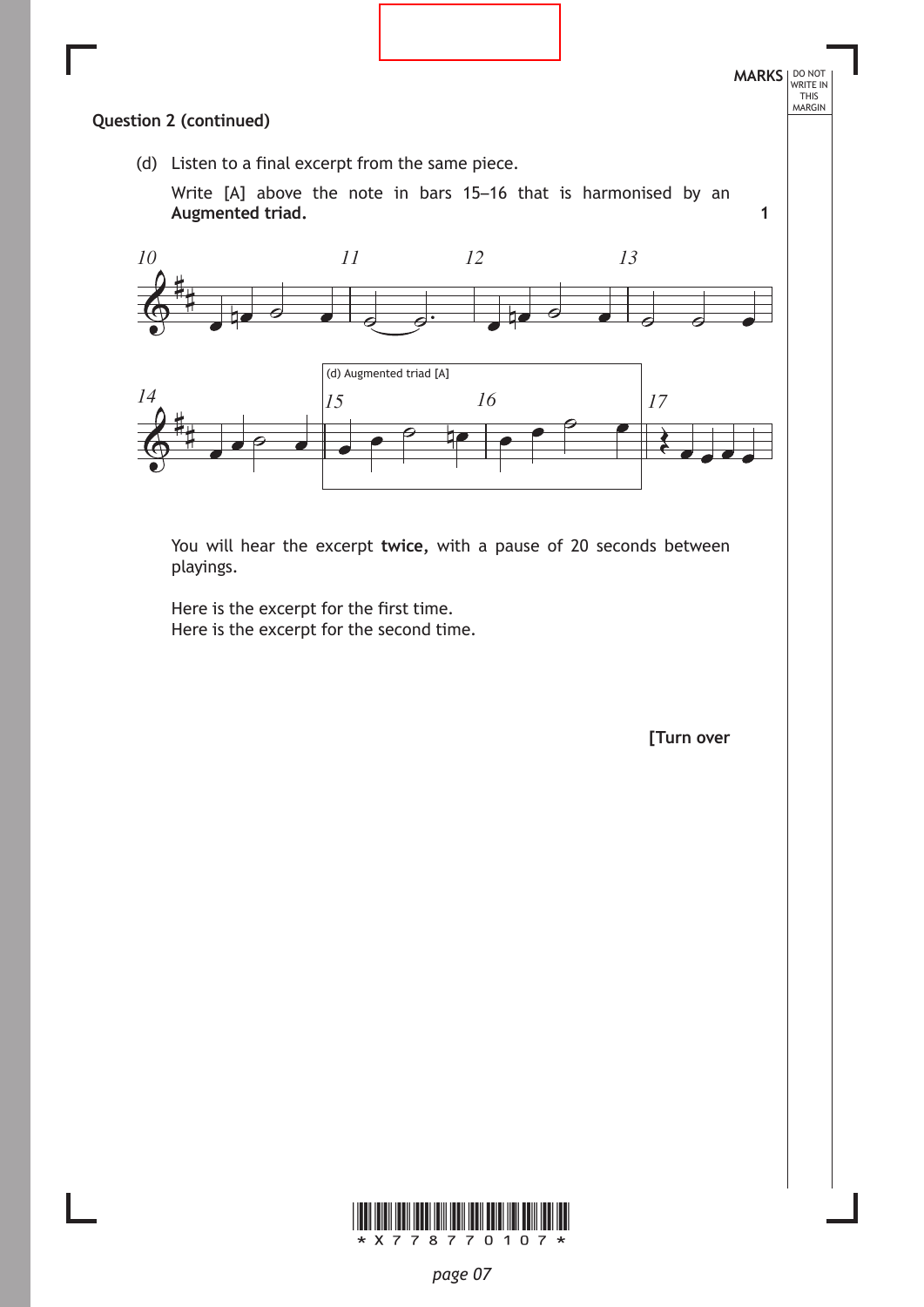### **Question 3**

**MARKS** NO NOT THIS<br>MARGIN

This question features instrumental music.

(a) In this excerpt you are required to complete the guide below by inserting appropriate music concepts.

There will now be a pause of 30 seconds to allow you to read through the question.

The music will be played **three** times with a pause of 20 seconds between playings and a pause of 30 seconds before part (b).

In the first two playings a voice will help guide you through the music. There is no voice in the third playing.

Here is the music for the first time. Here is the music for the second time. Here is the music for the third time.

| 1. | The ornament in the melody is a/an       |  |
|----|------------------------------------------|--|
|    | 2. The harmonic device heard is a/an     |  |
|    | 3. The prominent solo instrument is a/an |  |
|    | 4. The type of work is a/an              |  |
|    |                                          |  |

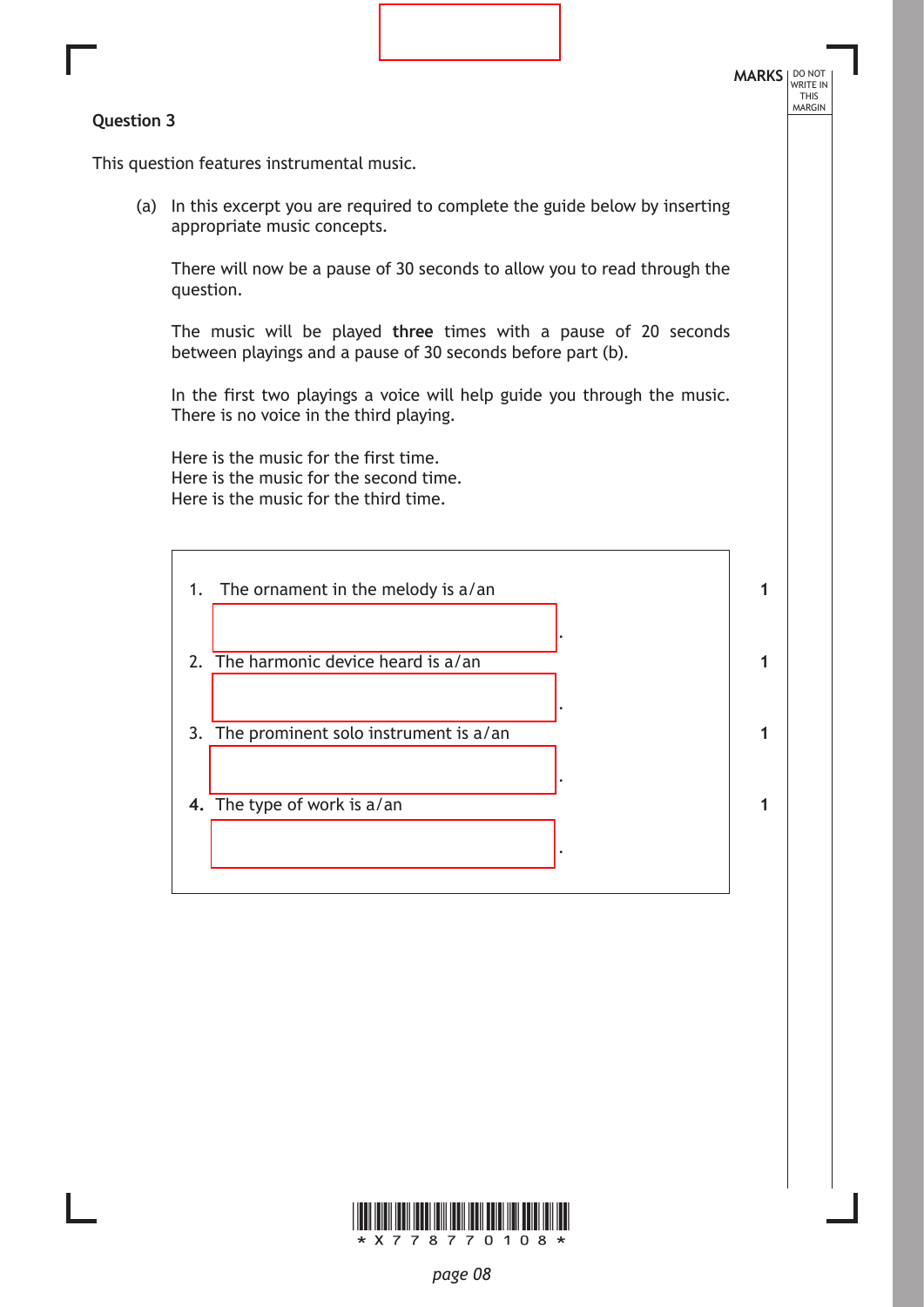|     |                                                                                 |  | <b>MARKS</b> | DO NOT<br><b>WRITE IN</b><br><b>THIS</b> |
|-----|---------------------------------------------------------------------------------|--|--------------|------------------------------------------|
|     | <b>Question 3 (continued)</b>                                                   |  |              | <b>MARGIN</b>                            |
|     | (b) Listen to a new excerpt and identify the prominent chord featured.          |  |              |                                          |
|     | The excerpt will be played twice.                                               |  |              |                                          |
|     | Here is the music for the first time.<br>Here is the music for the second time. |  |              |                                          |
|     | Augmented triad                                                                 |  |              |                                          |
|     | Added 6 <sup>th</sup>                                                           |  |              |                                          |
|     | Cluster                                                                         |  |              |                                          |
|     | Diminished 7 <sup>th</sup>                                                      |  |              |                                          |
| (c) | Listen to a further excerpt and identify the type of group playing.             |  |              |                                          |
|     |                                                                                 |  |              |                                          |

ı

**[Turn over**

1

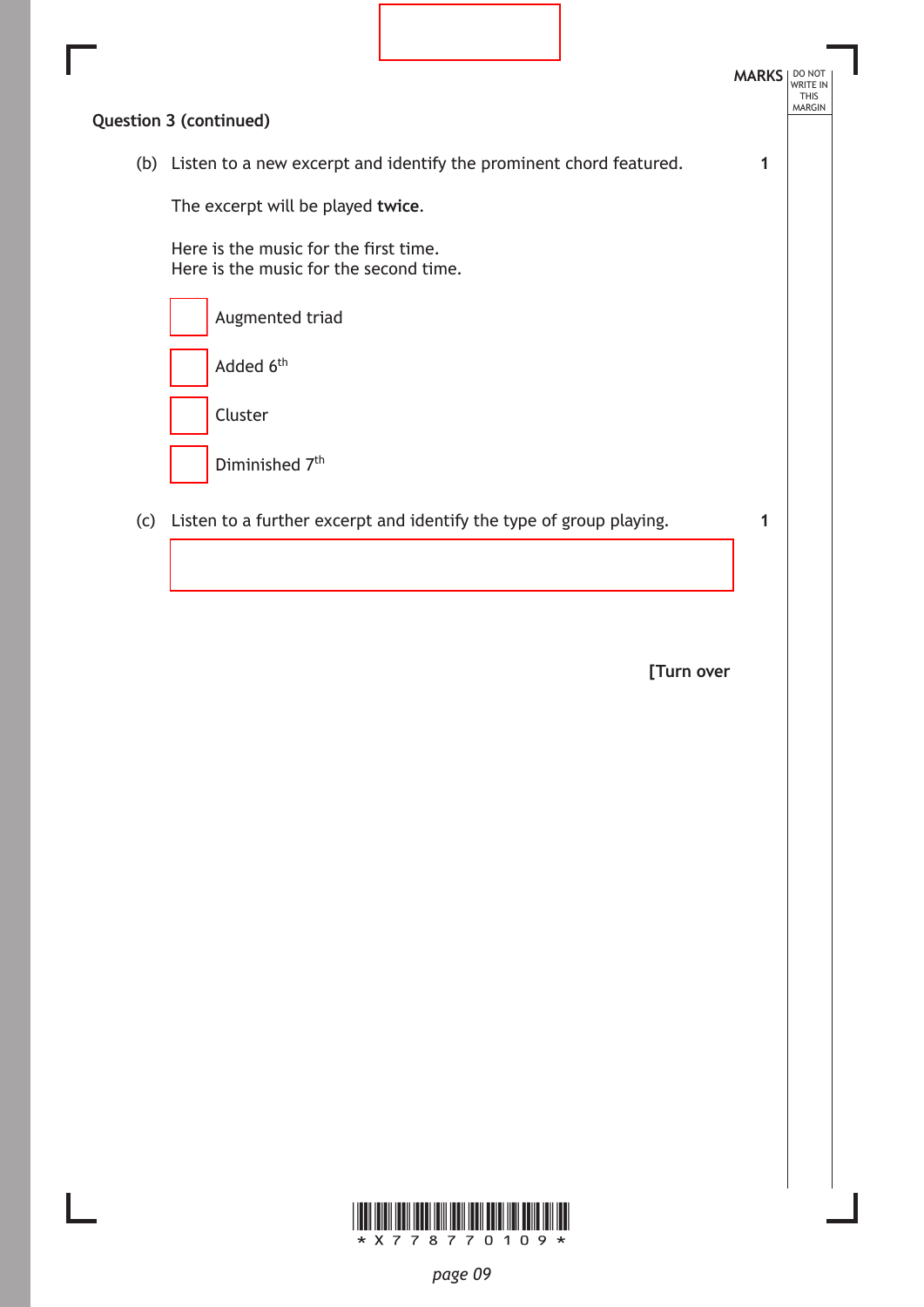|                    |                                                                                                                                          |  | <b>MARKS</b> | DO NOT<br><b>WRITE IN</b><br><b>THIS</b> |
|--------------------|------------------------------------------------------------------------------------------------------------------------------------------|--|--------------|------------------------------------------|
| <b>Question 4</b>  |                                                                                                                                          |  |              | <b>MARGIN</b>                            |
|                    | This question features vocal music.                                                                                                      |  |              |                                          |
| page.              | Listen to the excerpt and follow the guide to the music which is printed on the next                                                     |  |              |                                          |
| Here is the music. |                                                                                                                                          |  |              |                                          |
|                    | You now have 2 minutes to read through the questions.                                                                                    |  |              |                                          |
|                    | (a) Write the name of the key in the box above bar 1.                                                                                    |  | 1            |                                          |
|                    | (b) Identify the cadence in bar 3.                                                                                                       |  | 1            |                                          |
|                    | (c) Write the enharmonic equivalent of the boxed note in bar 5.                                                                          |  |              |                                          |
|                    | Write your answer on the stave below bar 5.                                                                                              |  | 1            |                                          |
| (d)                | Identify the harmonic device used in the final bar.                                                                                      |  | 1            |                                          |
|                    | You will now hear the music two more times, with 20 seconds between playings and<br>a pause of 1 minute before the next question begins. |  |              |                                          |
|                    | You should write all your answers on the guide to the music on the next page.                                                            |  |              |                                          |

Here is the music for the second time. Here is the music for the third time.

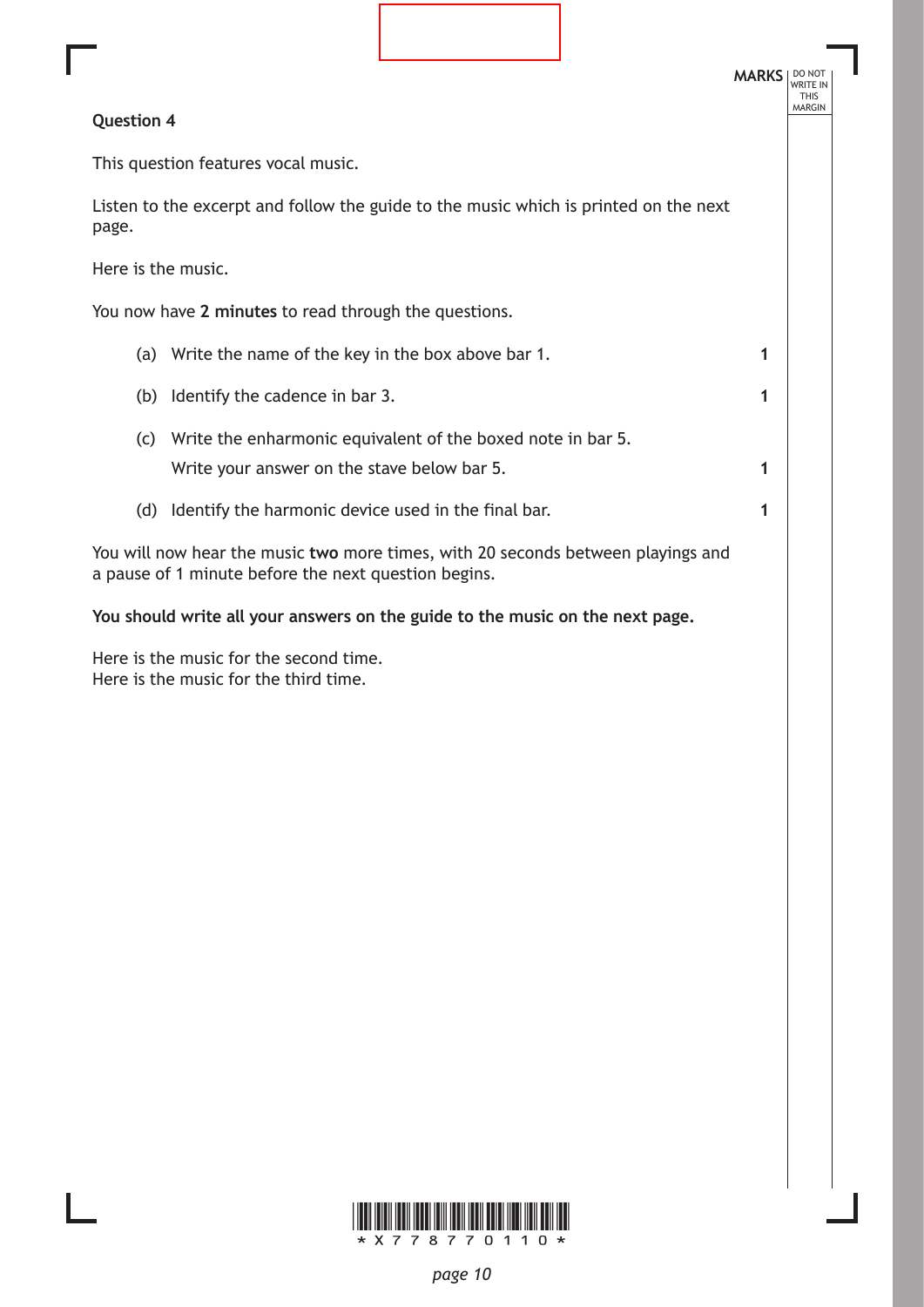

**[Turn over**

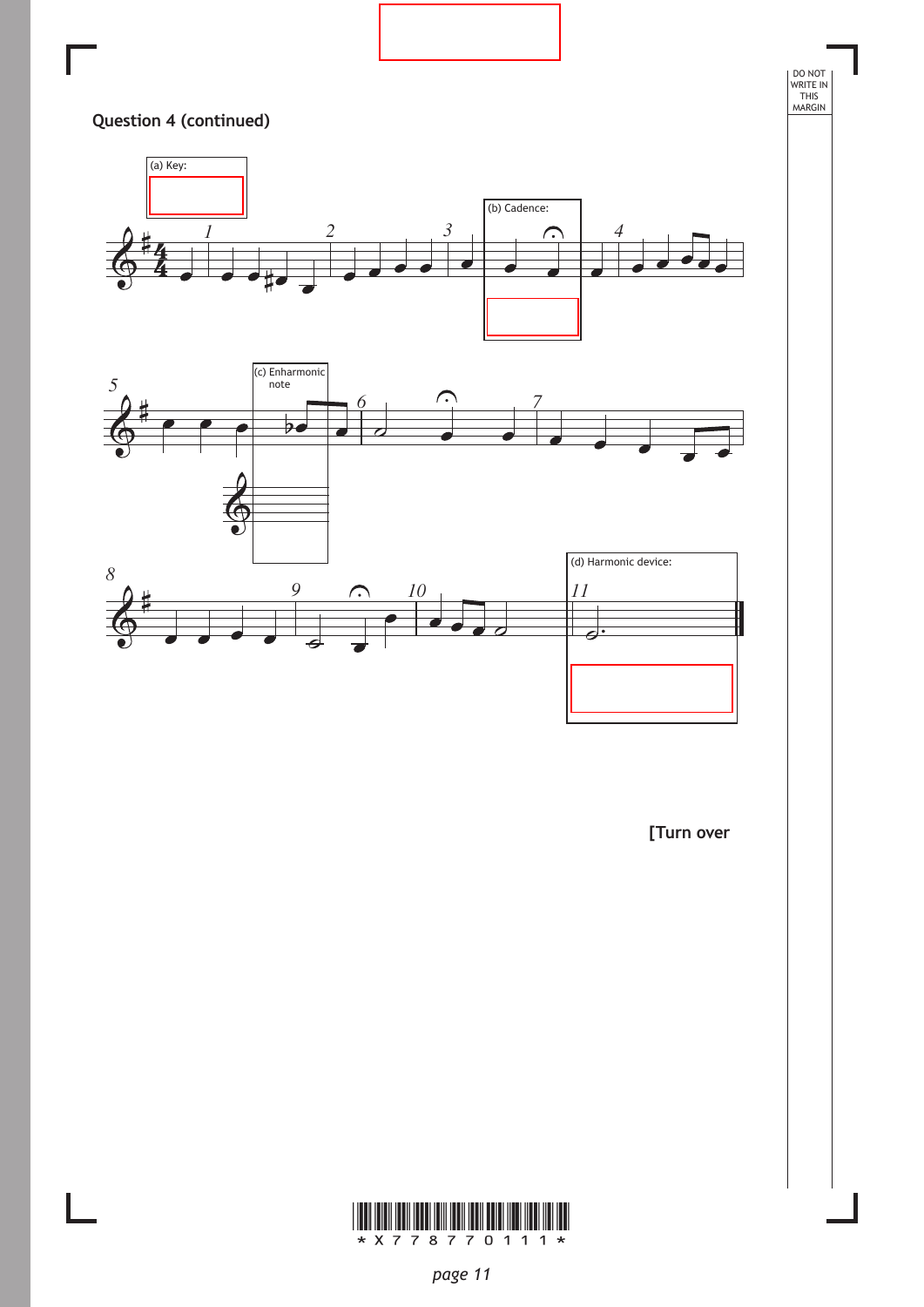# **Question 5**

This question features orchestral and vocal music.

(a) Listen to this excerpt and identify **four** concepts in the music from those listed below.

You now have 15 seconds to read through the list of features.

| Modulation     | Diminution   |
|----------------|--------------|
| Minimalist     | Modal        |
| Rubato         | Augmentation |
| Chamber music  | Tremolando   |
| Inverted pedal | Canon        |
|                |              |

Insert your **four** answers on the lines below.

**4**

The music will be played **twice** with a pause of 10 seconds between playings and a pause of 40 seconds before part (b).

Here is the music for the first time. Here is the music for the second time.

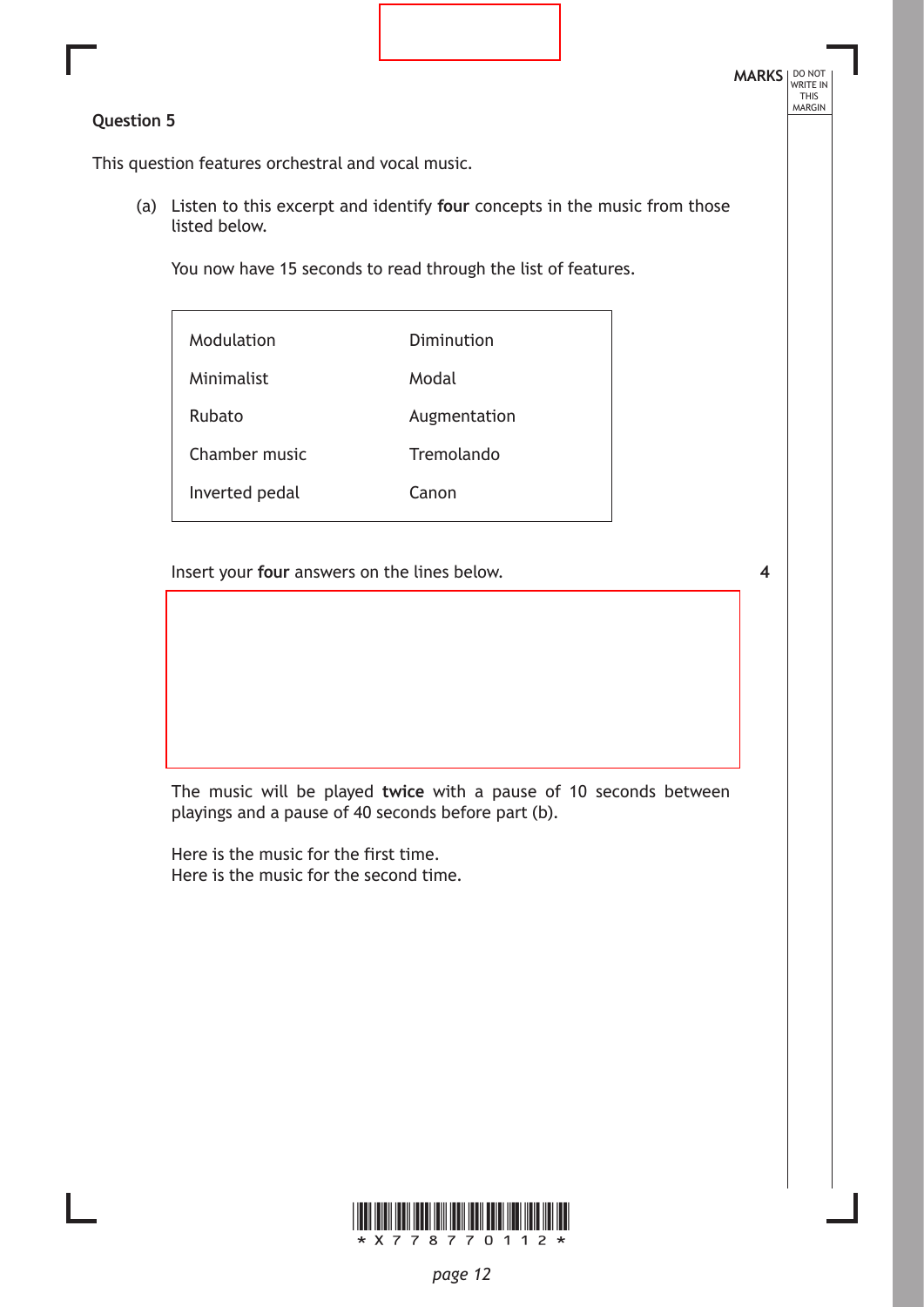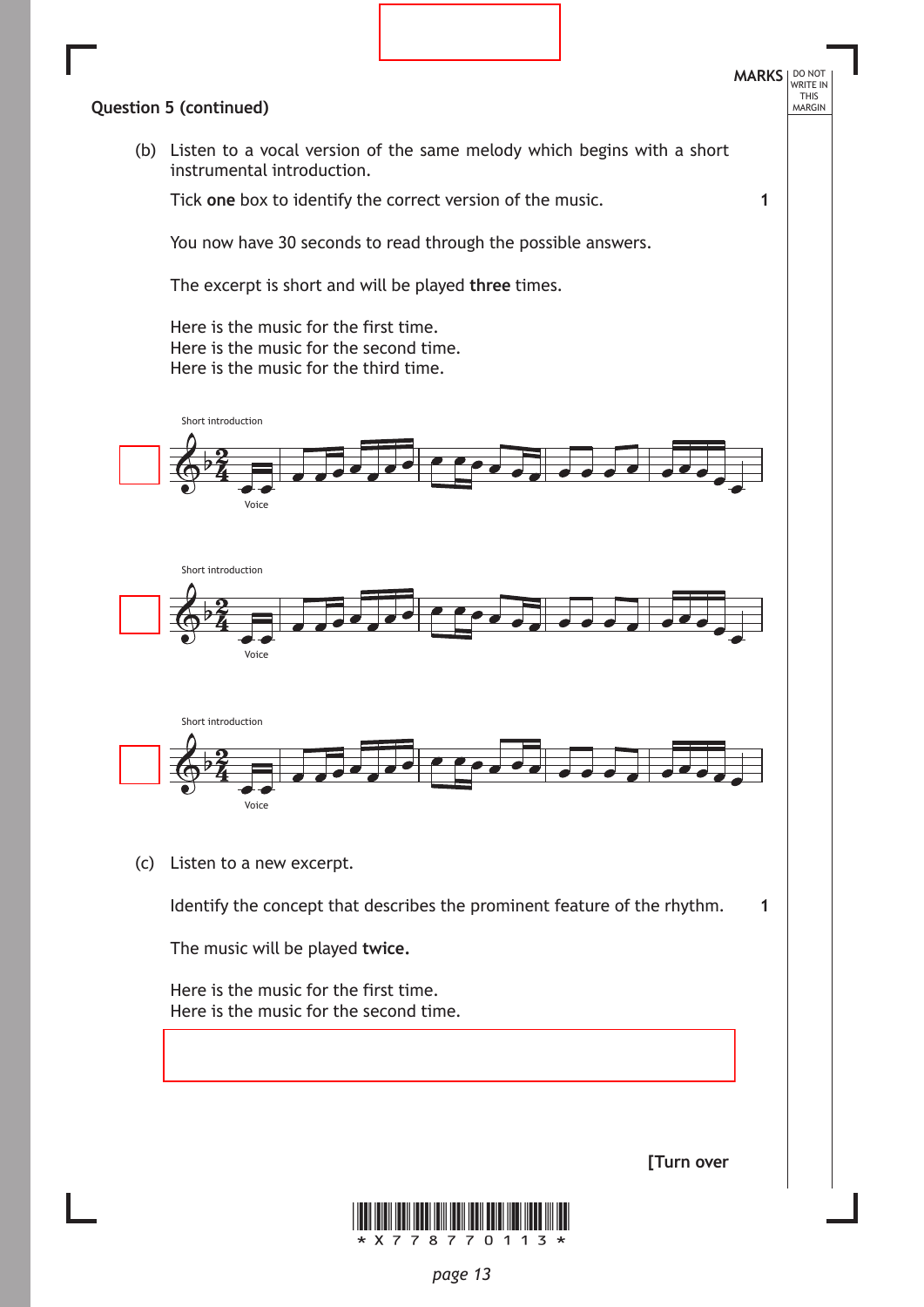

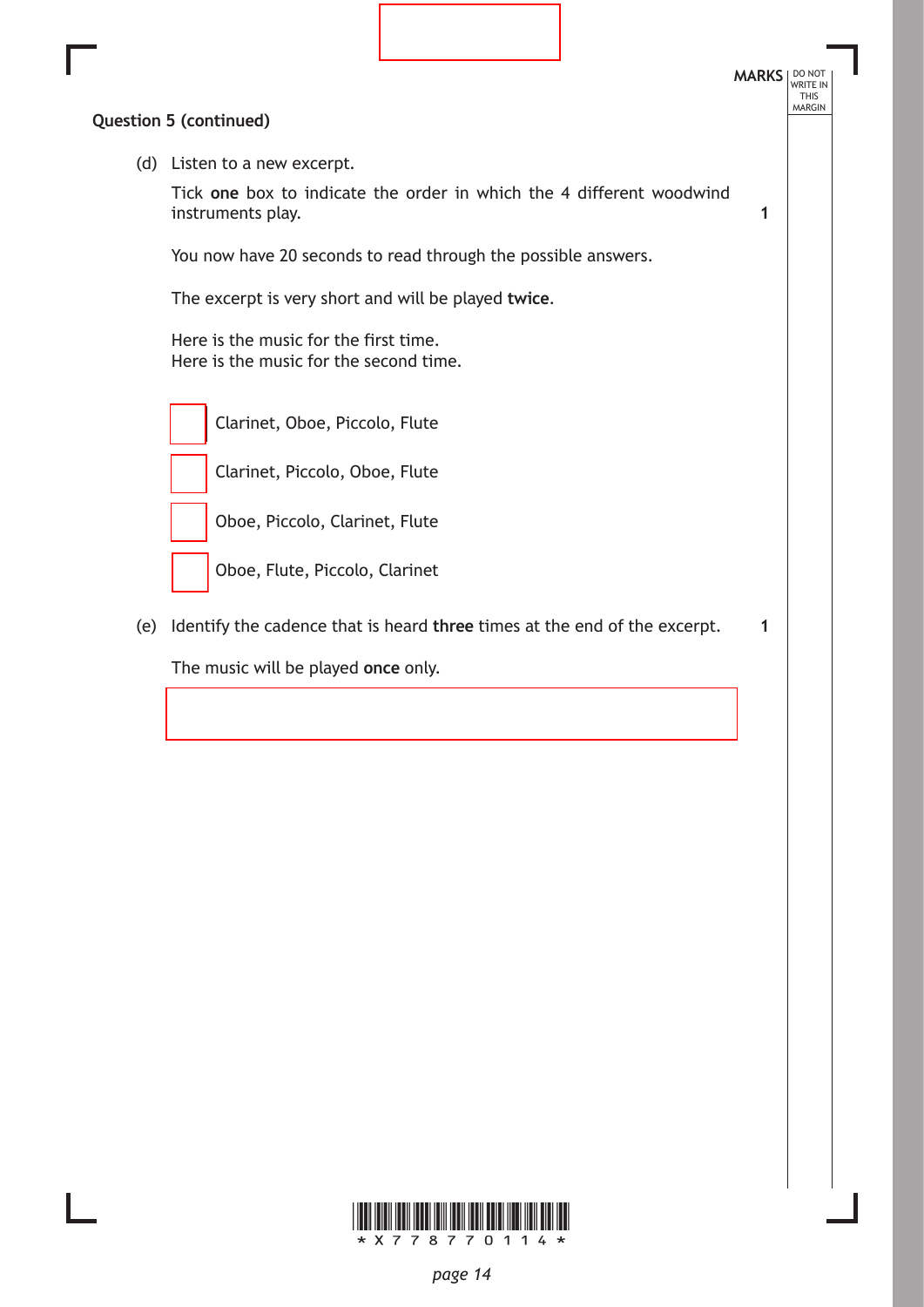### **Question 6**

In this question you are asked to comment on **two** excerpts of music.

- (a) Listen to each excerpt. For each excerpt identify at least **two prominent**  concepts from each of the following categories:
	- **• Melody/harmony**
	- **• Texture/structure/form/timbre**

Both excerpts will be played **twice**, with a pause of 15 seconds between playings, and a pause of 4 minutes at the end for you to complete your final answer.

You may use the table on *page 16* for rough working, but your final answer must be written on *page 17*.

Your final answer could be bullet points or short answers identifying the concepts you have heard.

Here is Excerpt 1 for the first time. Here is Excerpt 2 for the first time.

Here is Excerpt 1 for the second time. Here is Excerpt 2 for the second time.

You now have 4 minutes to identify at least **four** concepts in each excerpt.

A warning tone will sound 30 seconds before the start of part (b).

**[Turn over**

DO NOT WRITE IN THIS<br>MARGIN

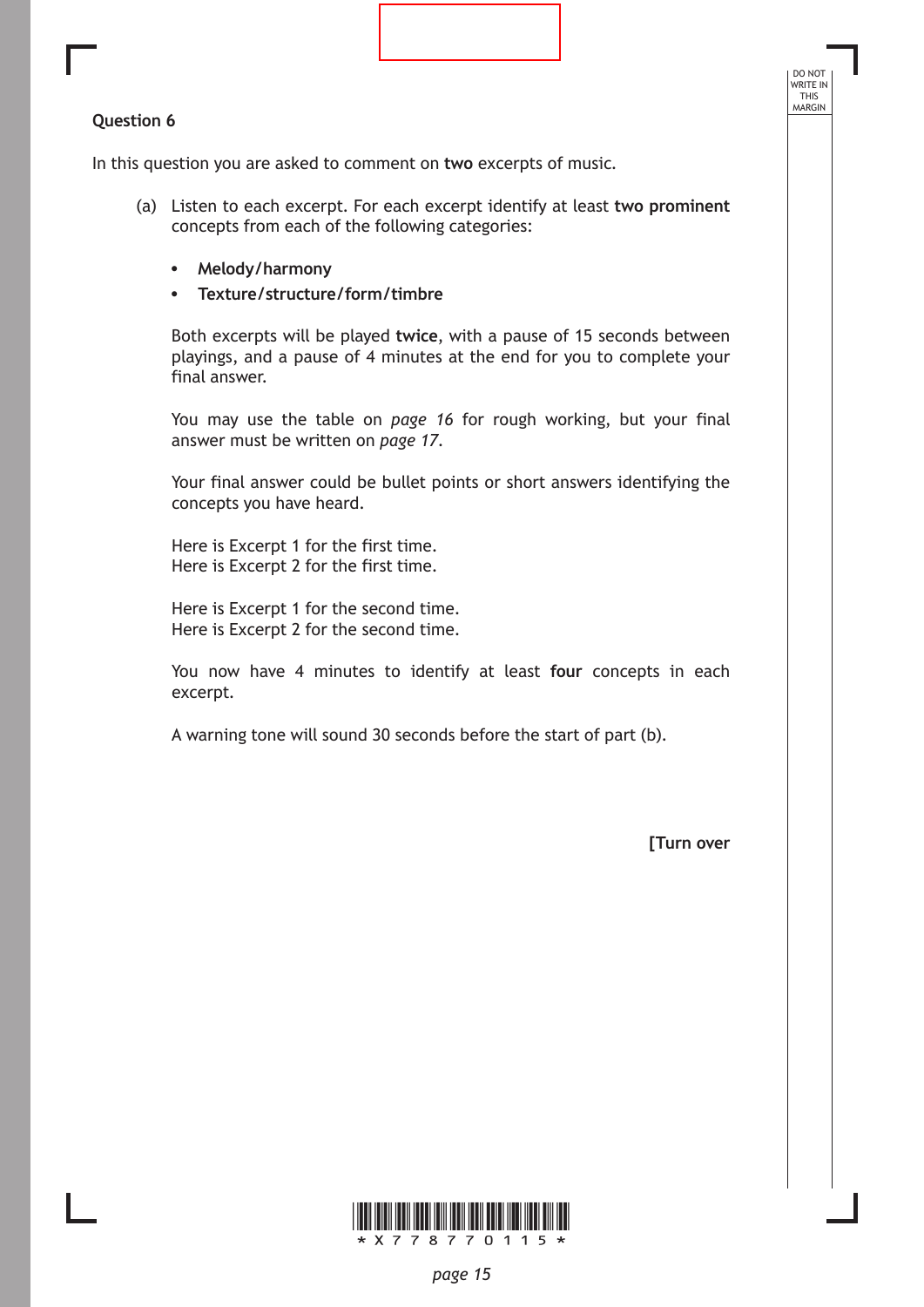DO NOT WRITE IN THIS MARGIN

# **Question 6 (a) (continued)**

# **Rough Work**

For each excerpt identify at least **two prominent** concepts in each of the following categories:

- **• Melody/harmony**
- **• Texture/structure/form/timbre**

| <b>Categories</b>                 | Excerpt 1 | <b>Excerpt 2</b> |
|-----------------------------------|-----------|------------------|
| Melody/harmony                    |           |                  |
| Texture/structure/<br>form/timbre |           |                  |

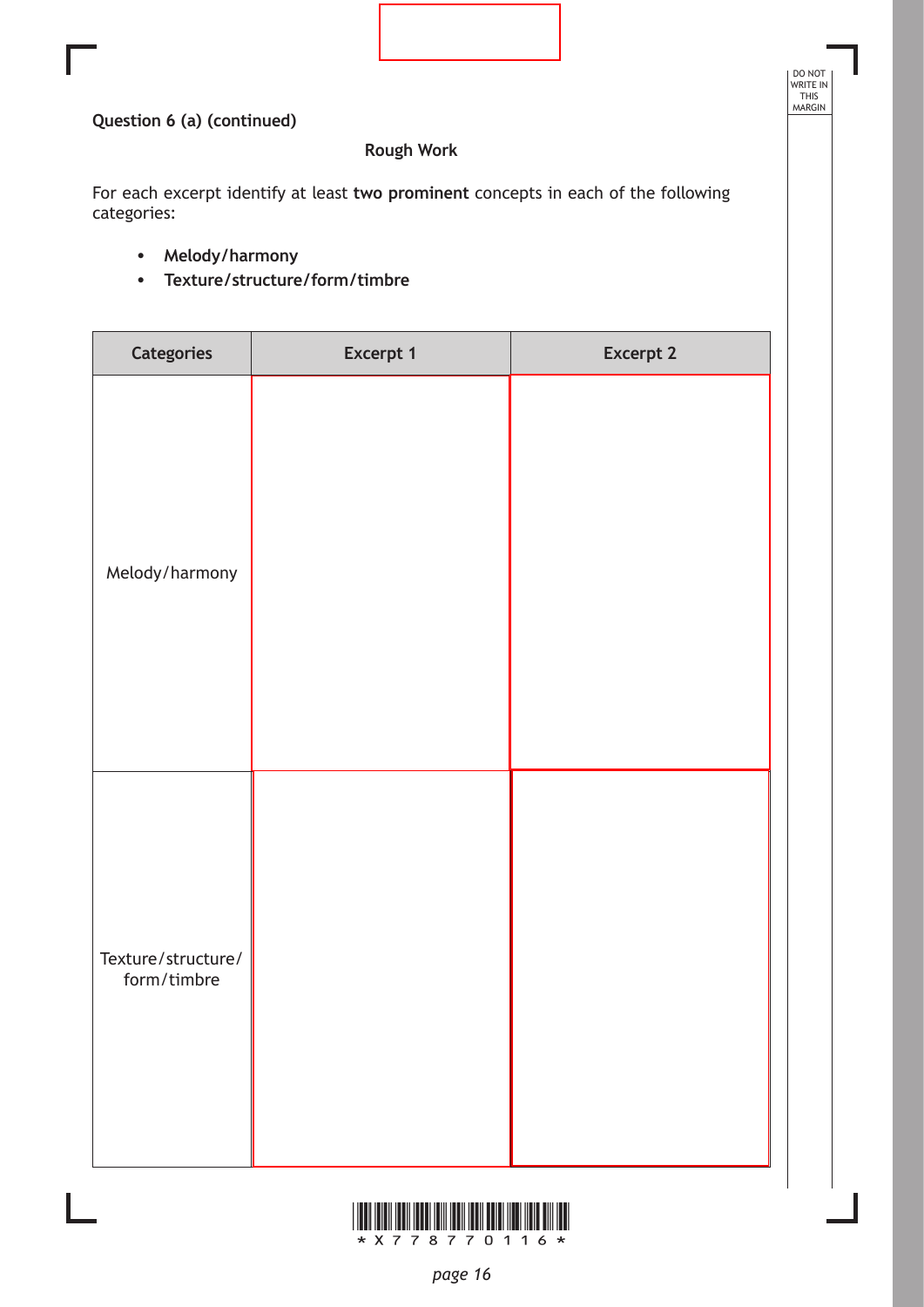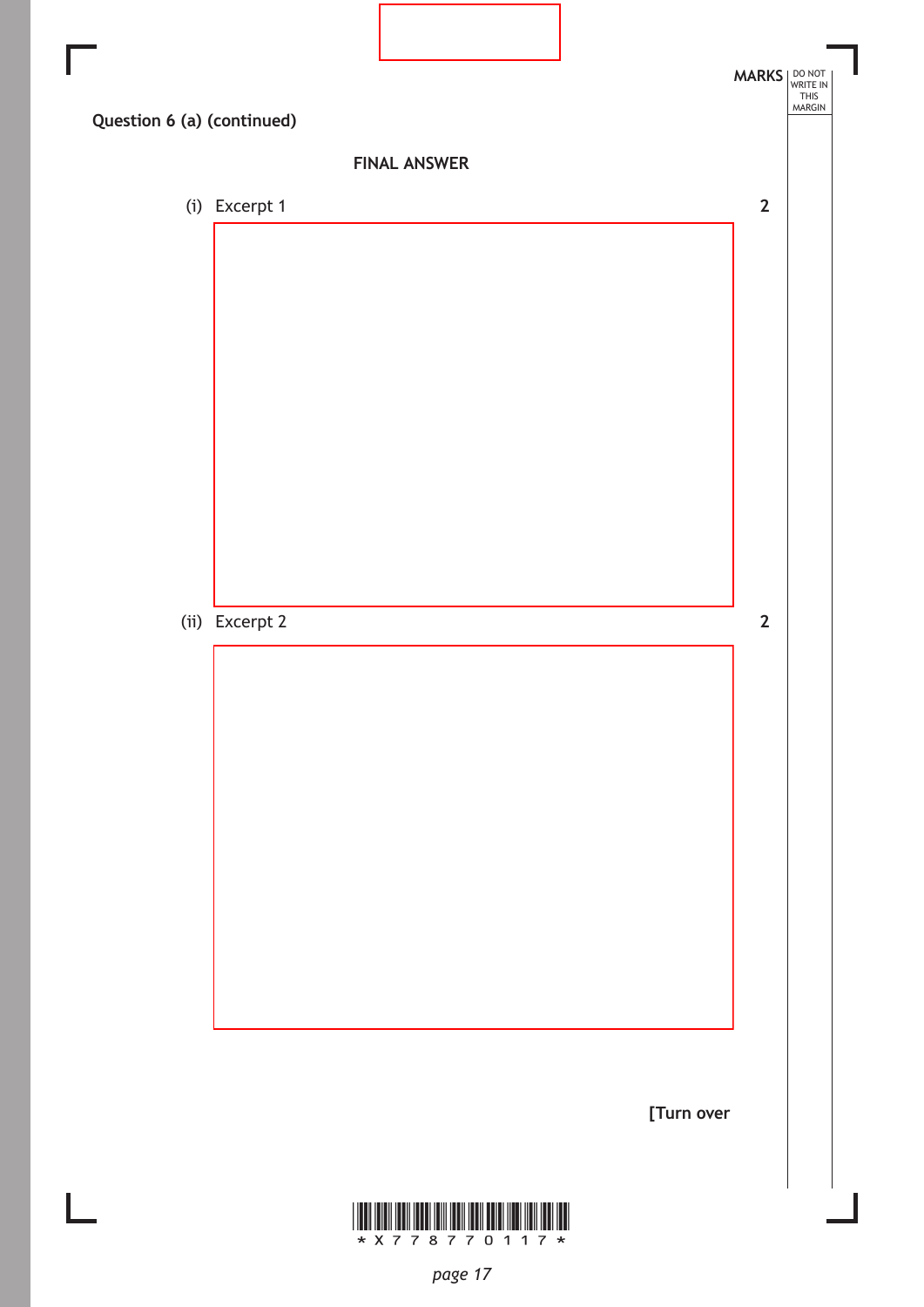# **Question 6 (continued)**

- (b) This question has two parts.
	- (i) **Analyse** the **two** excerpts you have just heard.

In your extended answer you should refer to **six similarities/ differences** across the following categories:

DO NOT WRITE IN THIS<br>MARGIN

- **• Type of work**
- **• Melody/harmony**
- **• Texture/structure/form/timbre**
- (ii) **Conclude** your analysis with a statement on the **style/period** of each excerpt and **justify** your answer.

You will hear each excerpt **two** more times, with a pause of 15 seconds between playings, and a further **10 minutes** to complete your answers for part (i) and part (ii).

#### **Rough work will not be marked.**

You should write your final answers on *pages 20* and *21*.

Here is Excerpt 1 for the third time. Here is Excerpt 2 for the third time.

Here is Excerpt 1 for the last time. Here is Excerpt 2 for the last time.

You now have **10 minutes** to complete your analysis and conclusion.

A warning tone will sound 30 seconds before the end of the question paper.

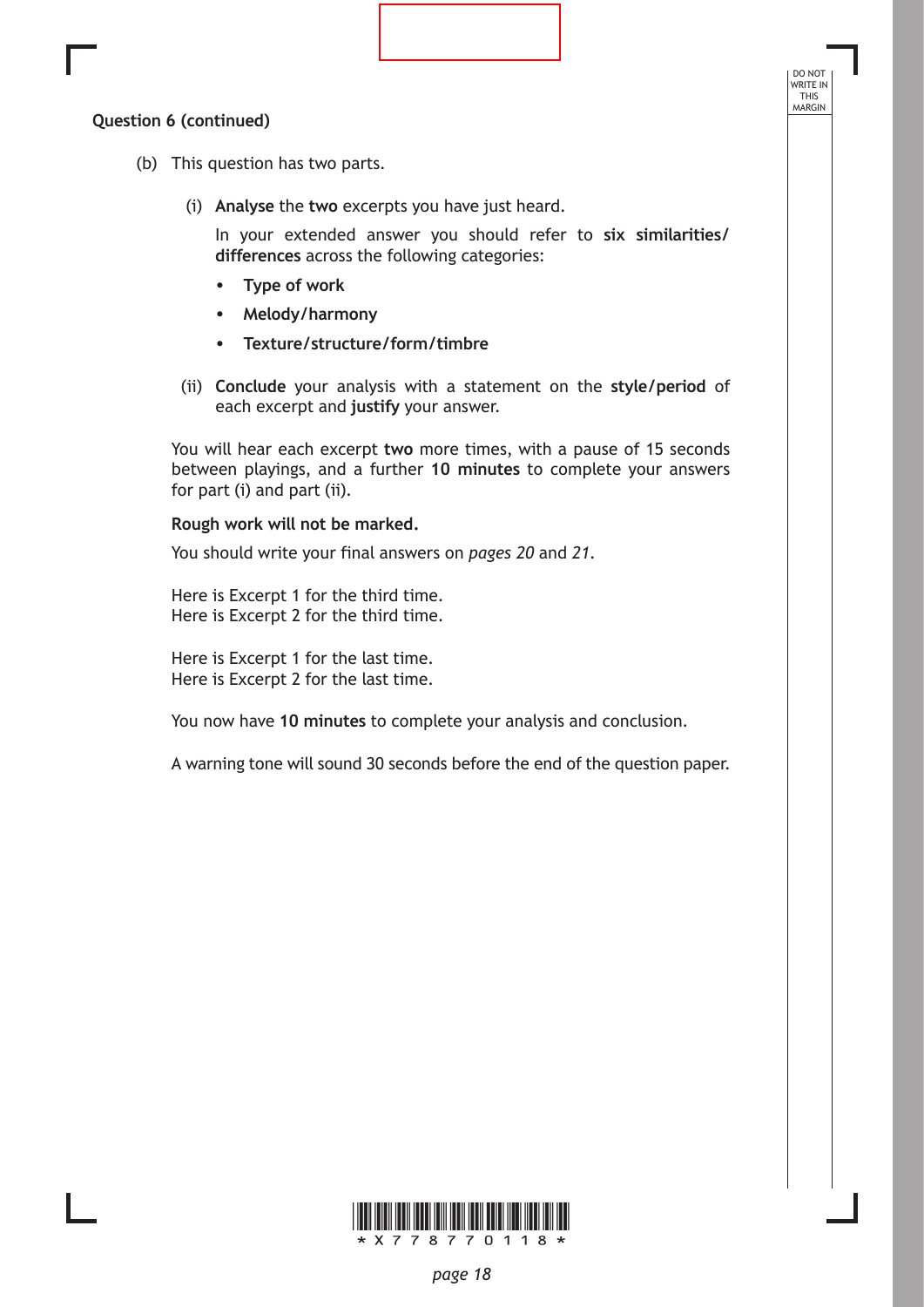| DO NOT<br>WRITE IN<br>THIS<br>MARGIN<br>Question 6 (b) (continued)<br><b>ROUGH WORK</b> |  |  |
|-----------------------------------------------------------------------------------------|--|--|
|                                                                                         |  |  |
|                                                                                         |  |  |
|                                                                                         |  |  |
|                                                                                         |  |  |
|                                                                                         |  |  |
|                                                                                         |  |  |
|                                                                                         |  |  |
|                                                                                         |  |  |
|                                                                                         |  |  |
|                                                                                         |  |  |
|                                                                                         |  |  |
|                                                                                         |  |  |
|                                                                                         |  |  |
|                                                                                         |  |  |
|                                                                                         |  |  |
|                                                                                         |  |  |
|                                                                                         |  |  |
|                                                                                         |  |  |
|                                                                                         |  |  |

**[Turn over**

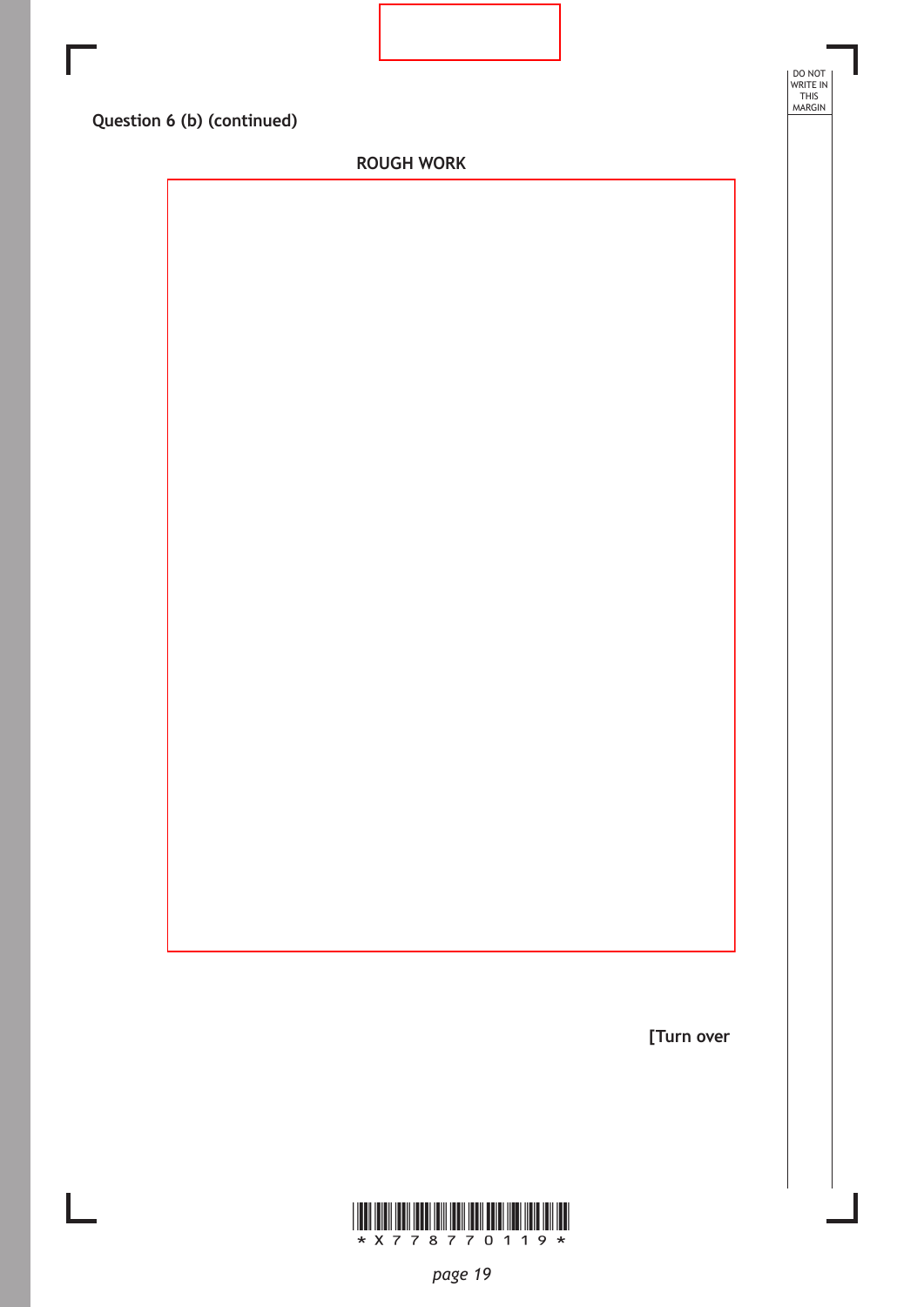

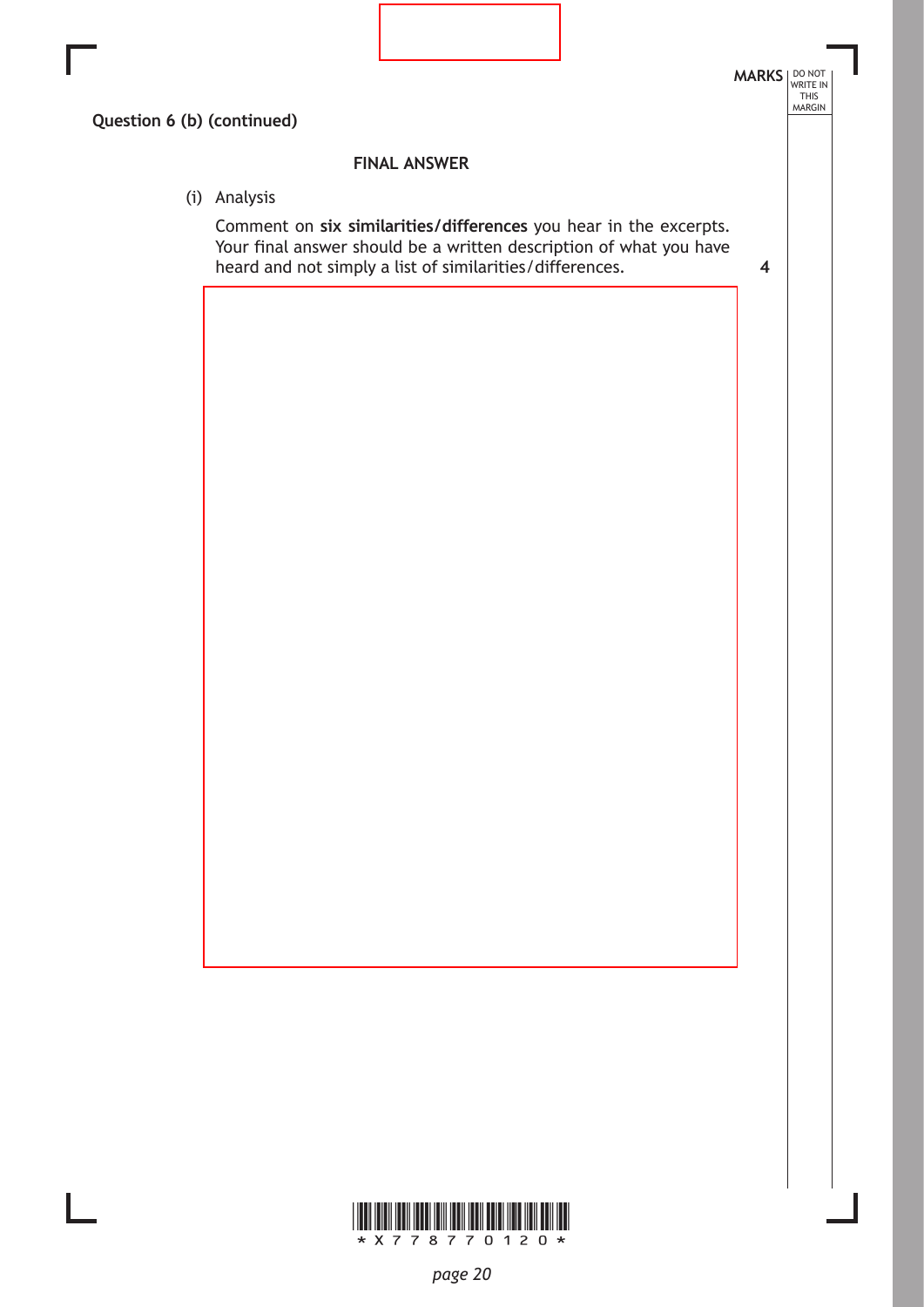

**[END OF QUESTION PAPER]**

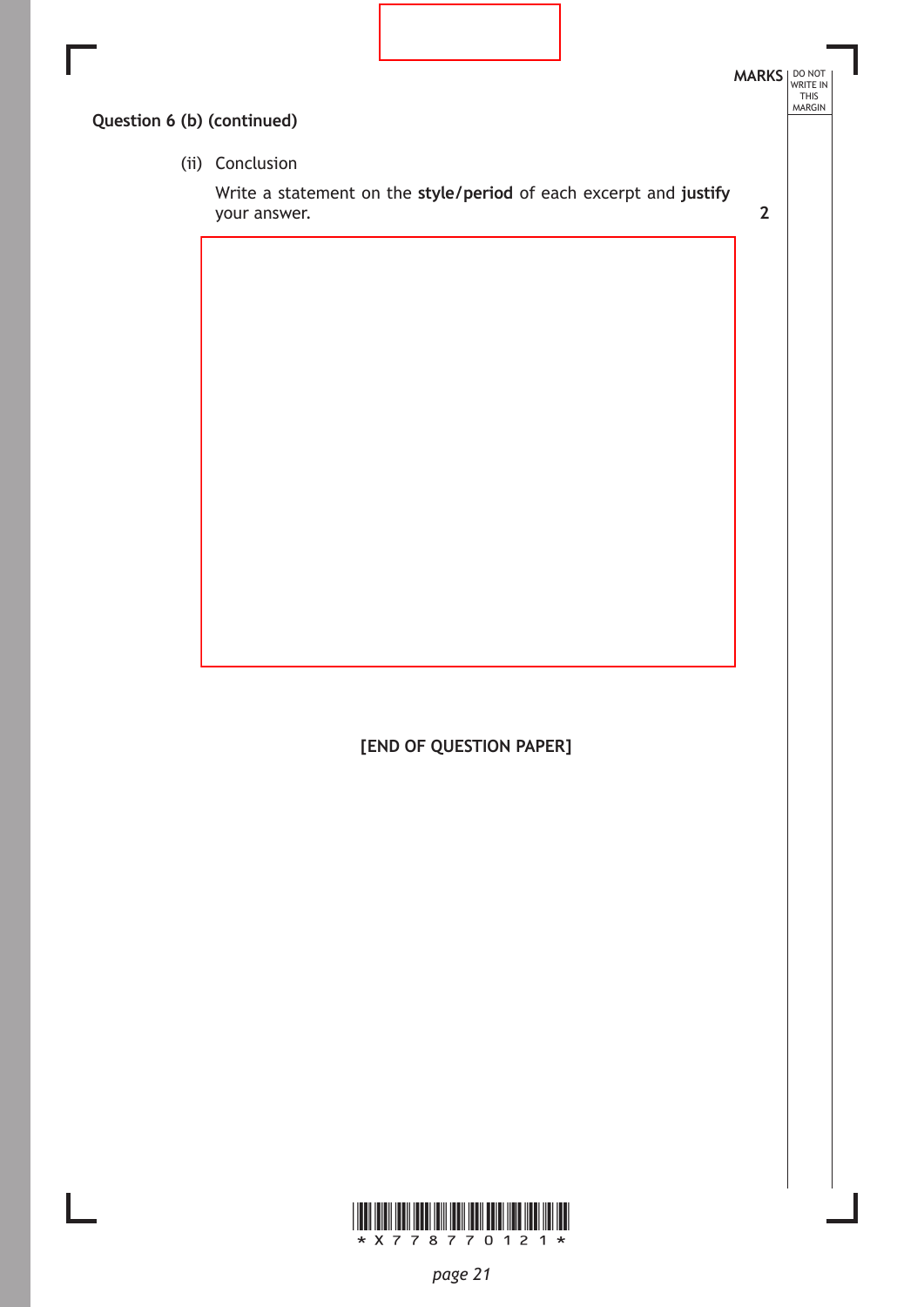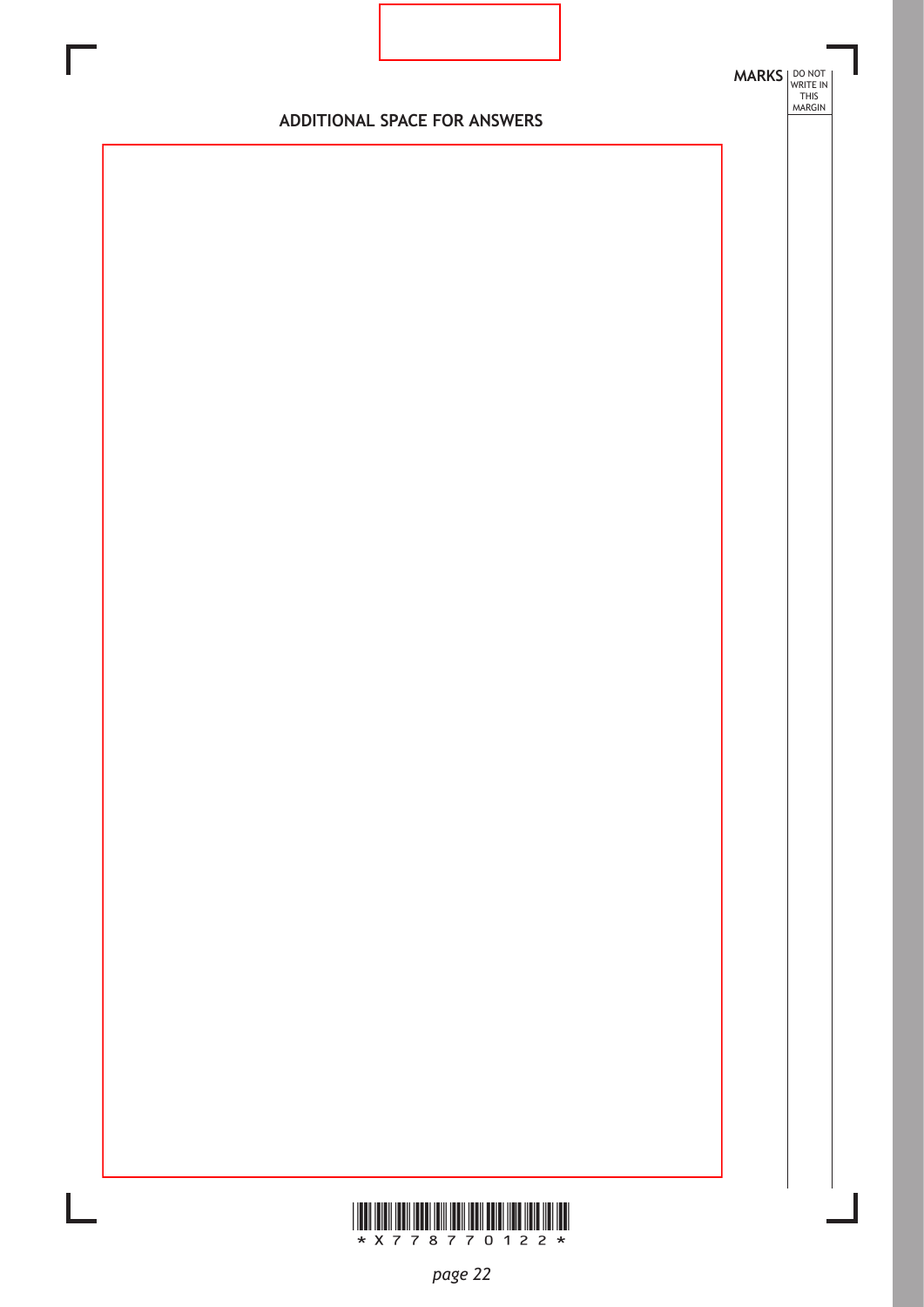